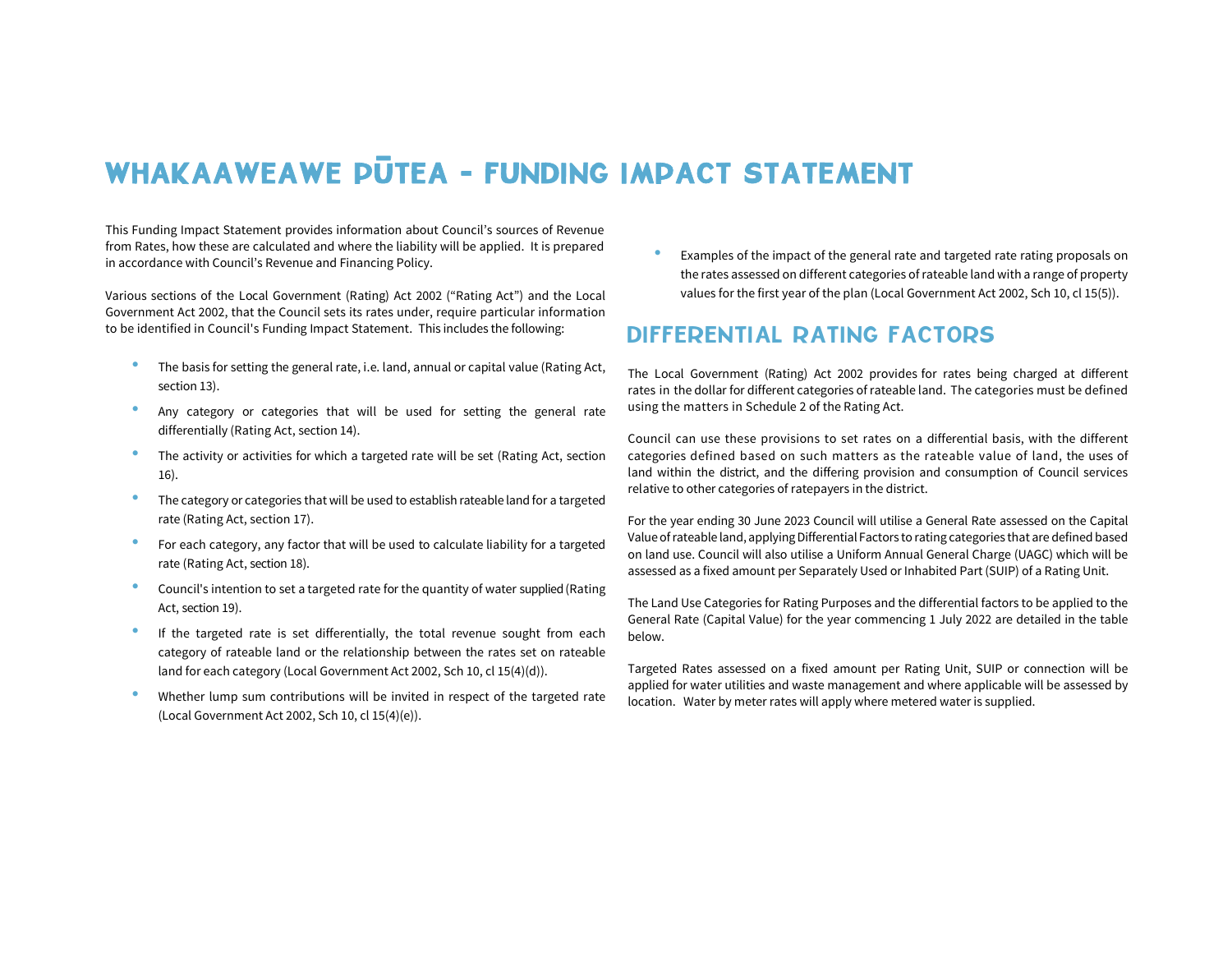# DIFFERENTIAL CATEGORIES

For the year 1 July 2022 to 30 June 2023 the following Land Use Categories and Differential Factors will apply to the General Rate assessed by Capital Value

|      | <b>CATEGORY</b>                                                                          | <b>DIFFERENTIAL FACTOR</b> |
|------|------------------------------------------------------------------------------------------|----------------------------|
| i.   | <b>COMMERCIAL</b>                                                                        | 1.6                        |
| ii.  | <b>FORESTRY</b>                                                                          | 4.0                        |
| iii. | RESIDENTIAL A - Capital Value less than \$400,000                                        | 1.0                        |
| iv.  | RESIDENTIAL B - Capital Value greater than or equal to \$400,000 and less than \$600,000 | 0.8                        |
| v.   | RESIDENTIAL C - Capital Value greater than or equal to \$600,000                         | 0.7                        |
| vi.  | <b>RURAL</b>                                                                             | 0.7                        |

Rates per unit in the following paragraphs are per \$000's of rateable value unless otherwise stated. Amounts shown are inclusive of GST at 15%, with comparative totals to the year ending 30 June 2022.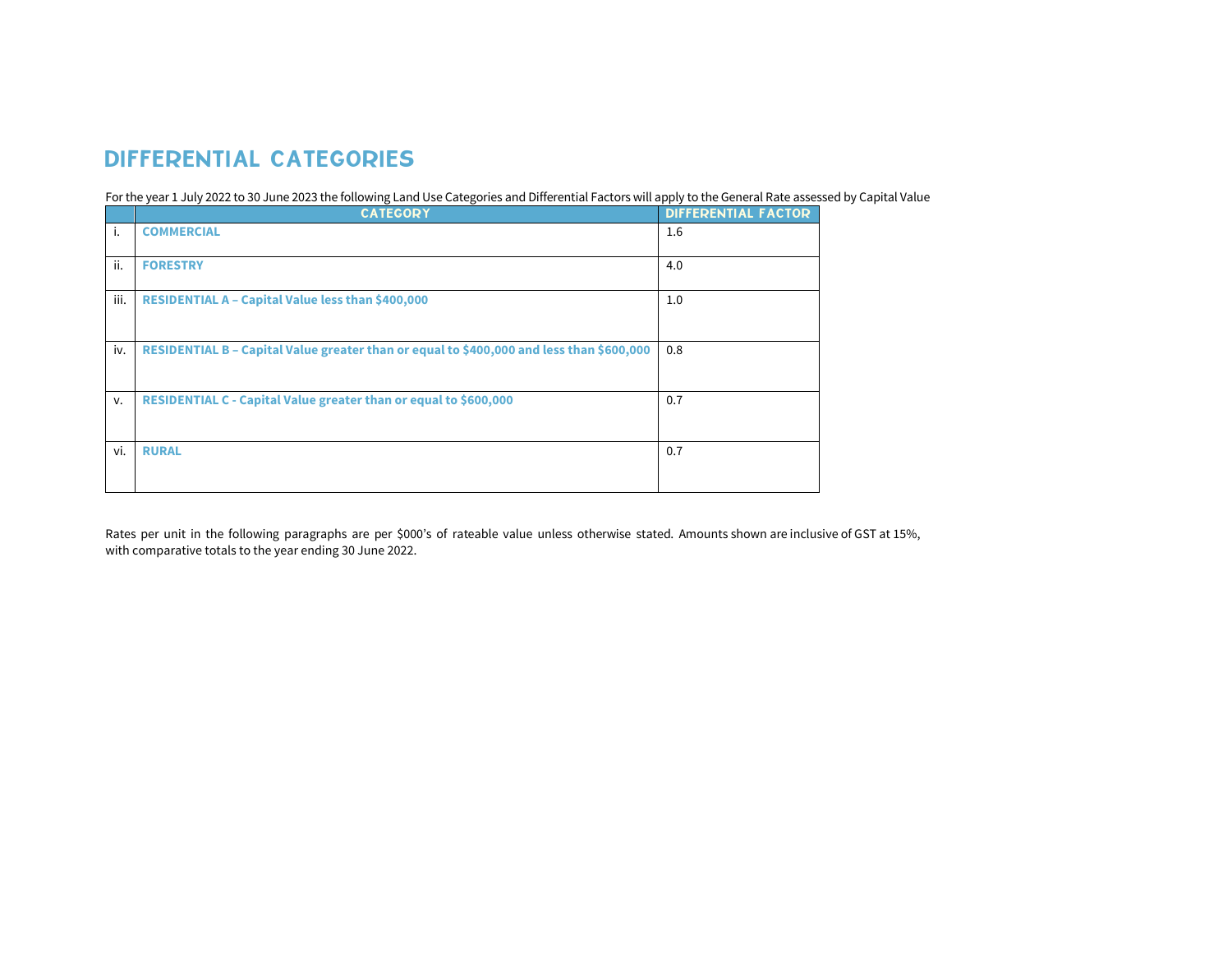### GENERAL RATE

Council will assess a general rate based on the capital value of all rateable land in the district, set differentially according to the use to which the land is put and the capital value of the land.

The rates (per dollars (\$000's) of capital value) for 2022/23 are:

|      | DIFFERENTIAL CATEGORY                                                                    | <b>RATE PER \$1,000 OF</b><br><b>CAPITAL VALUE (INCL. GST)</b> | <b>REVENUE GENERATED (INCL.)</b><br>GST(5) |
|------|------------------------------------------------------------------------------------------|----------------------------------------------------------------|--------------------------------------------|
|      | <b>COMMERCIAL</b>                                                                        | 4.7807                                                         | 923,627                                    |
| ii.  | <b>FORESTRY</b>                                                                          | 11.9517                                                        | 2,495,052                                  |
| iii. | <b>RESIDENTIAL A - Capital Value less than \$400,000</b>                                 | 2.9879                                                         | 1,605,831                                  |
| iv.  | RESIDENTIAL B - Capital Value greater than or equal to \$400,000 and less than \$600,000 | 2.3903                                                         | 508,132                                    |
| v.   | <b>RESIDENTIAL C - Capital Value greater than \$600,000</b>                              | 2.0915                                                         | 893,134                                    |
| vi.  | <b>RURAL</b>                                                                             | 2.0915                                                         | 5,031,164                                  |

The general rate will raise \$11,456,939 (including GST) in 2022/23 compared to \$10,399,601 in 2021/2022 Revenue from the General Rate will be used to fund the following Groups of Activities:

| <b>GROUP OF ACTIVITIES</b>       | <b>REVENUE GENERATED</b><br>$(INCL. GST)$ $(s)$ |
|----------------------------------|-------------------------------------------------|
| <b>COMMUNITY FACILITIES</b>      | \$2,645,731                                     |
| <b>CORPORATE FUNCTIONS</b>       | $-5385,243*$                                    |
| <b>LEADESHIP AND GOVERNANCE</b>  | \$2,404,006                                     |
| <b>PLANNING &amp; REGULATORY</b> | \$1,469,188                                     |
| <b>STORMWATER</b>                | \$36,050                                        |
| <b>TRANSPORTATION</b>            | \$4,712,388                                     |
| <b>WASTE MANAGEMENT</b>          | \$136,482                                       |
| <b>WASTEWATER</b>                | \$261,931                                       |
| <b>WATER SUPPLY</b>              | \$176,407                                       |

\*Most of the Corporate Functions Group is recovered via internal overhead and internal rent from other activities. The remaining credit relates to investment revenue that remains attributable to this Group. This is offset against general rates.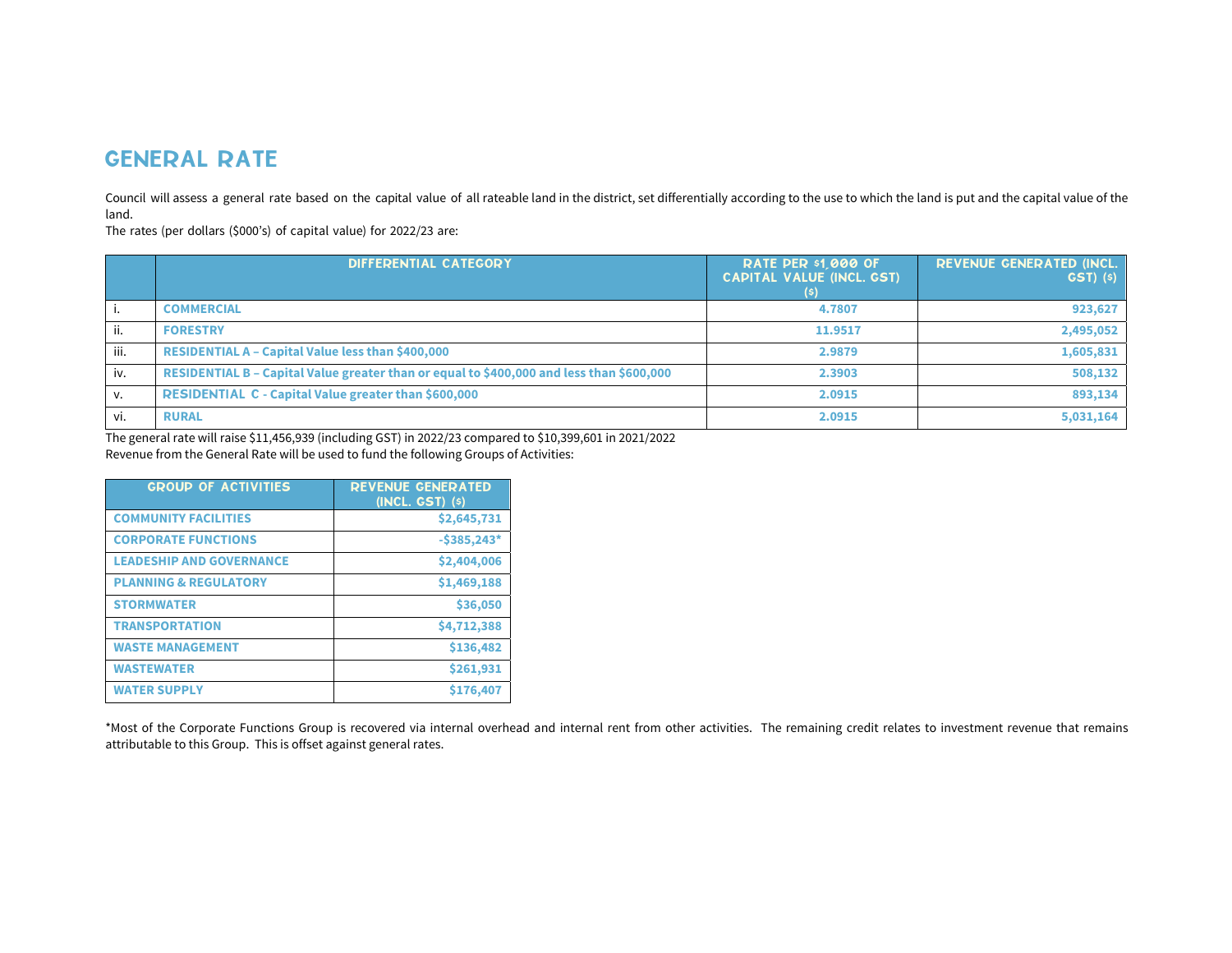### UNIFORM ANNUAL GENERAL CHARGE

Council will assess a uniform annual general charge (UAGC) as a fixed amount per separately used or inhabited part of a rating unit within the district.

The total amount of the UAGC is determined by the rates allocated to specific activities. Certain activities are funded partially by the UAGC and partially by the General Rate assessed by Capital Value. In doing so Council seeks to establish an appropriate allocation such that all ratepayers make a minimum contribution to these activities that are provided to benefit the whole community. These activities and the amount to be rated via the UAGC in 2022/23 are detailed in the table below:

| <b>ACTIVITY</b>                                      | <b>PROPORTION</b><br><b>ALLOCATED</b><br><b>THROUGH UAGC *</b> | <b>REVENUE</b><br><b>GENERATED</b><br>(INCL. GST) (s) |
|------------------------------------------------------|----------------------------------------------------------------|-------------------------------------------------------|
| <b>COMMERCIAL PROPERTY</b>                           | 50%                                                            | 44,556                                                |
| <b>ENTERPRISE BUILDING</b>                           | 50%                                                            | 22,211                                                |
| <b>COUNCIL ADMINISTRATION AND DEMOCRACY SERVICES</b> | 50%                                                            | 1,446,504                                             |
| <b>MÄORI RELATIONSHIPS</b>                           | 50%                                                            | 128,077                                               |
| <b>VISITOR INFORMATION CENTRE</b>                    | 50%                                                            | 35,654                                                |
| <b>ECONOMIC DEVELOPMENT</b>                          | 15%                                                            | 97,903                                                |
| <b>GAIETY THEATRE</b>                                | <b>15%</b>                                                     | 1,687                                                 |
| <b>DIGITAL HUB</b>                                   | <b>15%</b>                                                     | 11,125                                                |
| <b>COMMUNITY CENTRE</b>                              | <b>15%</b>                                                     | 64,930                                                |
| <b>COMMUNITY SUPPORT</b>                             | 50%                                                            | 201,861                                               |
| <b>LIBRARY</b>                                       | 25%                                                            | 337,682                                               |

The UAGC for 2022/23 is \$459.50 (incl. GST) [2021/22: \$433.80], raising \$2,390,190 (incl. GST) [2021/22: \$2,252,627].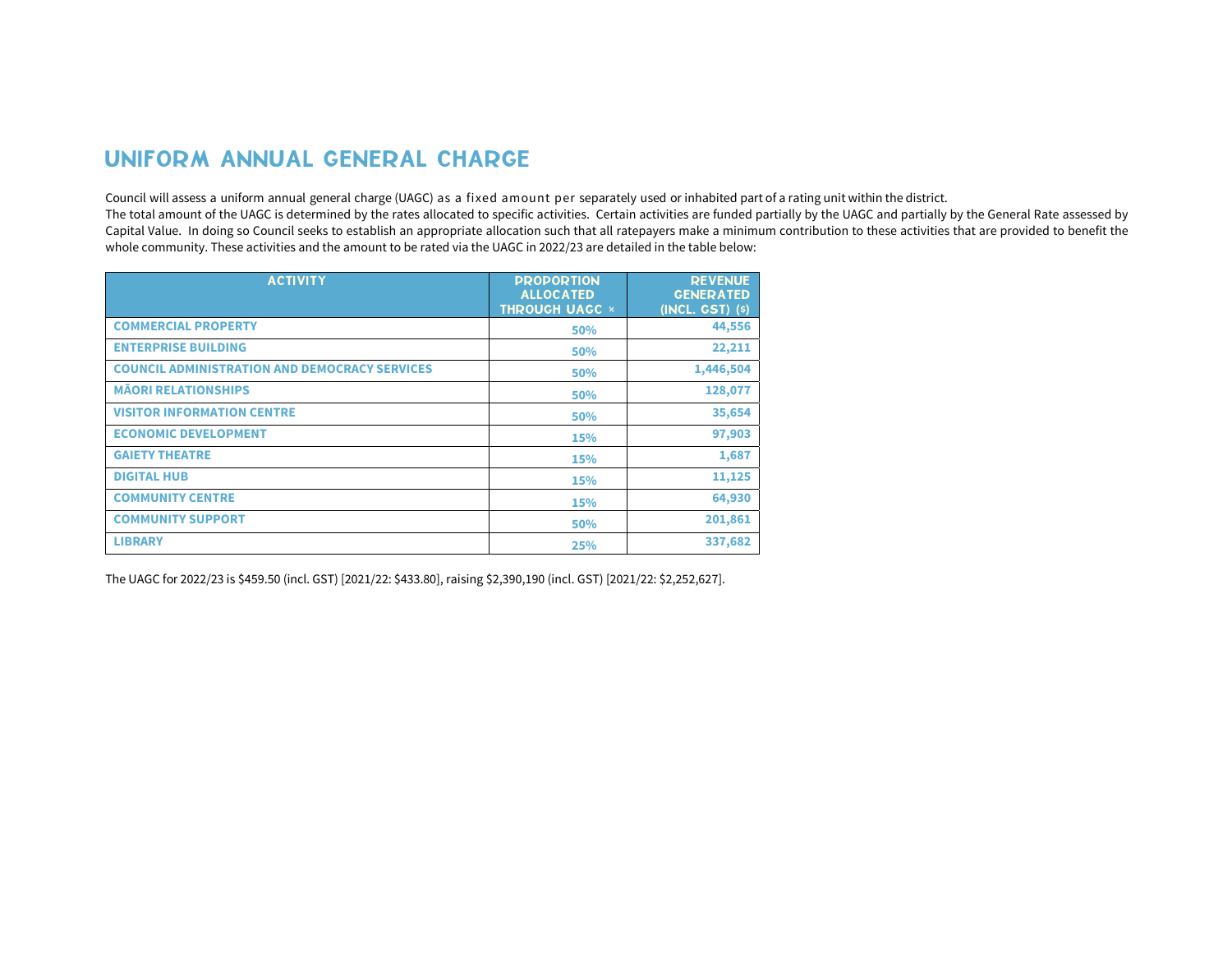# TARGETED RATE – WATER SUPPLY (FIXED CHARGE)

Council will assess a targeted rate to fund water supply, set differentially according to where land is situated and the provision, or availability to the land of a service provided by, or on behalf of Council as a fixed amount per separately used or inhabited part of a rating unit. These amounts represent 90% of the total amount for Water Supply to be funded by rates. The remaining 10% is allocated to the General Rate, assessed by Capital Value. This allocation reflects that while there is primarily a private benefit derived from this activity, there is benefit to the whole community in providing clean safe drinking water.

The rates for 2021/2022 are:

|      | <b>DIFFERENTIAL CATEGORY</b>                                                                                                                                                                                                                                                     | <b>BASIS FOR LIABILITY</b>                                   | <b>CHARGE</b><br>(INCL. GST)<br>(s) | <b>REVENUE</b><br><b>GENERATED (INCL.</b><br>$GST)$ $(5)$ |
|------|----------------------------------------------------------------------------------------------------------------------------------------------------------------------------------------------------------------------------------------------------------------------------------|--------------------------------------------------------------|-------------------------------------|-----------------------------------------------------------|
|      | WAIROA TOWNSHIP/WAIROA WARD SUPPLY AREA (including Frasertown and Wairoa<br><b>Environs): CONNECTED</b><br><b>Water Charge Wairoa</b><br><b>Frasertown Water Supply</b><br><b>Peri Urban Water Supply</b>                                                                        |                                                              | 711.60                              | 1,318,996<br>64,040<br>101,753                            |
| ii.  | <b>WAIROA TOWNSHIP SUPPLY AREA (including Frasertown and Wairoa Environs): NOT</b><br><b>CONNECTED BUT AVAILABLE</b><br>being a property to which water can be supplied but is not supplied (being a property within 100 metres of<br>any part of the water reticulation system) | Per separately used or<br>inhabited part of a rating<br>unit | 355.80                              | 38,068                                                    |
| iii. | <b>MAHANGA SUPPLY AREA (Mahanga water supply): CONNECTED</b>                                                                                                                                                                                                                     |                                                              | 510.30                              | 32,146                                                    |
| iv.  | <b>MAHANGA SUPPLY APEA: NOT CONNECTED BUT AVAILABLE</b><br>being a property to which water can be supplied but is not supplied (being a property within 100 metres of<br>any part of the water reticulation system)                                                              |                                                              | 255.10                              | 255                                                       |
| v.   | <b>TUAI SUPPLY AREA: CONNECTED</b>                                                                                                                                                                                                                                               |                                                              | 563.50                              | 32,119                                                    |
| vi.  | <b>TUAI SUPPLY AREA: NOT CONNECTED BUT AVAILABLE</b><br>being a property to which water can be supplied but is not supplied (being a property within 100 metres of<br>any part of the water reticulation system)                                                                 |                                                              | 281.7                               | 281                                                       |

The water supply (fixed amount) targeted rate will raise \$1,587,660 in the year ending 30 June 2023 [2021-22: \$1,490,070]. Water supply rates will be used to fund the water supply activities in the Wairoa Township, Frasertown and Wairoa Environs, Mahanga, and Tuai.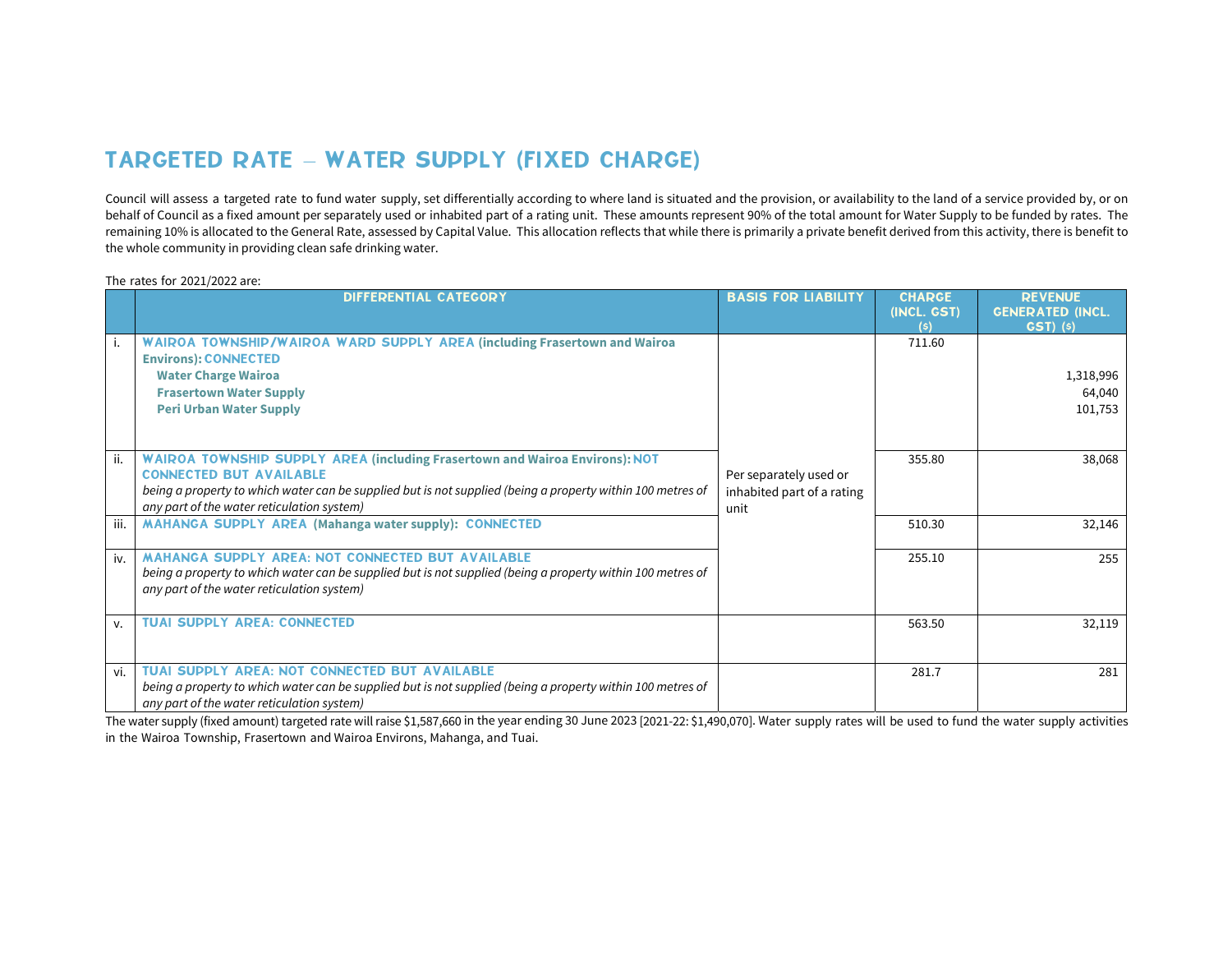# TARGETED RATE – WATER SUPPLY (WATER METER)

Council will assess a targeted rate to fund water supply, based on the volume of water consumed or supplied, for all rating units fitted with a meter and metered exclusively for ordinary supply or metered for extraordinary supply.

The rates for the year ending 30 June 2023 are:

|              | <b>AREA</b>                                                              | <b>BASIS FOR LIABILITY</b>                    | CHARGE PER M <sup>3</sup> (INCL<br><b>GST</b> ) (s) |
|--------------|--------------------------------------------------------------------------|-----------------------------------------------|-----------------------------------------------------|
|              | <b>WAIROA TOWNSHIP RETICULATION AREA</b>                                 | Per cubic metre of water consumed or supplied | 0.64                                                |
| ii.          | WAIROA ENVIRONS AREA (not including rating units in (i), (iii) and (iv)) |                                               | 0.64                                                |
| iii.         | <b>FRASERTOWN RETICULATION AREA</b>                                      |                                               | 0.64                                                |
| iv.          | <b>TUAI RETICULATION AREA</b>                                            |                                               | 0.64                                                |
| $\mathbf{V}$ | LAND USED FOR MEAT PROCESSING IN WAIROA                                  |                                               | 0.37                                                |

The water supply metered rates will be used to fund the water supply activities in the Wairoa Township, Frasertown and Wairoa Environs, Mahanga and Tuai. Water by meter rates is expected to raise revenue of \$399,299 (incl. GST) in the year ending 30 June 2023 [2022: \$384,867]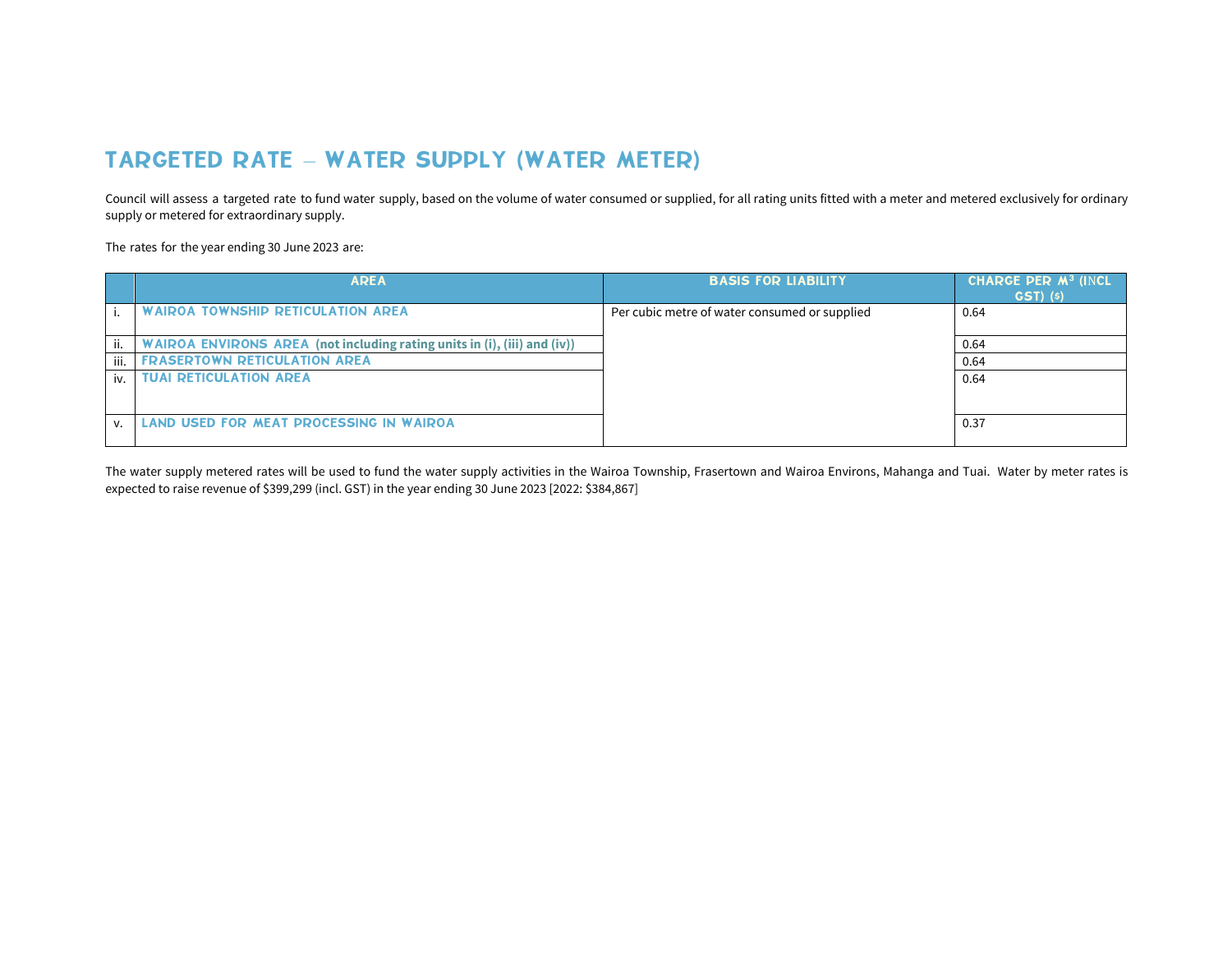## TARGETED RATE – SEWERAGE DISPOSAL

Council will assess a targeted rate in respect of sewerage disposal, set differentially according to where land is situated and the provision, or availability to the land of a service provided by, or on behalf of, Council. The rates for 2022/23 are:

|       | DIFFERENTIAL CATEGORY <sup>1</sup>                                                                                                                                                                                                                                        | <b>BASIS FOR LIABILITY</b>                                                                                 | <b>CHARGE (INCL</b><br><b>GST)</b> (s) | <b><i>REVENUE</i></b><br><b>GENERATED</b><br>(INCL. GST) (s) |
|-------|---------------------------------------------------------------------------------------------------------------------------------------------------------------------------------------------------------------------------------------------------------------------------|------------------------------------------------------------------------------------------------------------|----------------------------------------|--------------------------------------------------------------|
| i.    | <b>WAIROA WARD</b> (not temporary accommodation businesses): CONNECTED                                                                                                                                                                                                    | Per water closet or urinal connected (for up to<br>the first five)                                         | 795.3                                  |                                                              |
| ii.   | <b>WAIROA WARD</b> (not temporary accommodation businesses): CONNECTED                                                                                                                                                                                                    | Per water closet or urinal connected (for six to up<br>to and including 15)                                | 556.7                                  |                                                              |
| iii.  | <b>WAIROA WARD</b> (not temporary accommodation businesses): CONNECTED                                                                                                                                                                                                    | Per water closet or urinal connected (for 16 or<br>more)                                                   | 397.6                                  |                                                              |
| iv.   | <b>WAIROA WARD</b> (temporary accommodation businesses): CONNECTED                                                                                                                                                                                                        | Per water closet or urinal connected (for up to<br>the first five)                                         | 795.3                                  | 1,760,212                                                    |
| v.    | <b>WAIROA WARD (temporary accommodation businesses): CONNECTED</b>                                                                                                                                                                                                        | Per water closet or urinal connected (for six or<br>more)                                                  | 556.7                                  |                                                              |
| vi.   | <b>WAIROA WARD: NOT CONNECTED BUT AVAILABLE</b><br>where a property is situated within 30 metres of a public sewerage drain to which it<br>is capable of being connected, either directly or through a public drain.                                                      | Per rating unit                                                                                            | 397.6                                  |                                                              |
| vii.  | <b>TUAI VILLAGE: CONNECTED1</b>                                                                                                                                                                                                                                           | Per water closet or urinal connected                                                                       | 795.3                                  |                                                              |
| viii. | <b>TUAI VILLAGE: NOT CONNECTED BUT AVAILABLE</b><br>where a property is situated within 30 metres of a public sewerage drain to which it<br>is capable of being connected, either directly or through a public drain.                                                     | Per rating unit                                                                                            | 397.6                                  | 46,523                                                       |
| ix.   | MAHIA: CONNECTED or required to be connected under the Trade Waste and<br>Wastewater bylaw 2012.                                                                                                                                                                          | Per number or nature of connections from the<br>land within each rating unit to the reticulation<br>system | 795.3                                  | 352,700                                                      |
| х.    | MĀHIA: NOT CONNECTED or required to be connected under the Trade Waste<br>and Wastewater bylaw 2012 where a property is situated within 30 metres of a<br>public sewerage system to which it is capable of being connected, either directly<br>or through a public drain. | Per rating unit                                                                                            | 397.6                                  |                                                              |
| xi.   | <b>OPOUTAMA &amp; BLUE BAY: CONNECTED or required to be connected under</b><br>the Trade Waste and Wastewater bylaw 2012                                                                                                                                                  | Per number or nature of connections from the<br>land within each rating unit to the reticulation<br>system | 795.3                                  |                                                              |
|       |                                                                                                                                                                                                                                                                           |                                                                                                            |                                        | 64,814                                                       |

<sup>1</sup>For the purposes of this rate, a rating unit used primarily as a residence for one household must not be treated as having more than one water closet or urinal.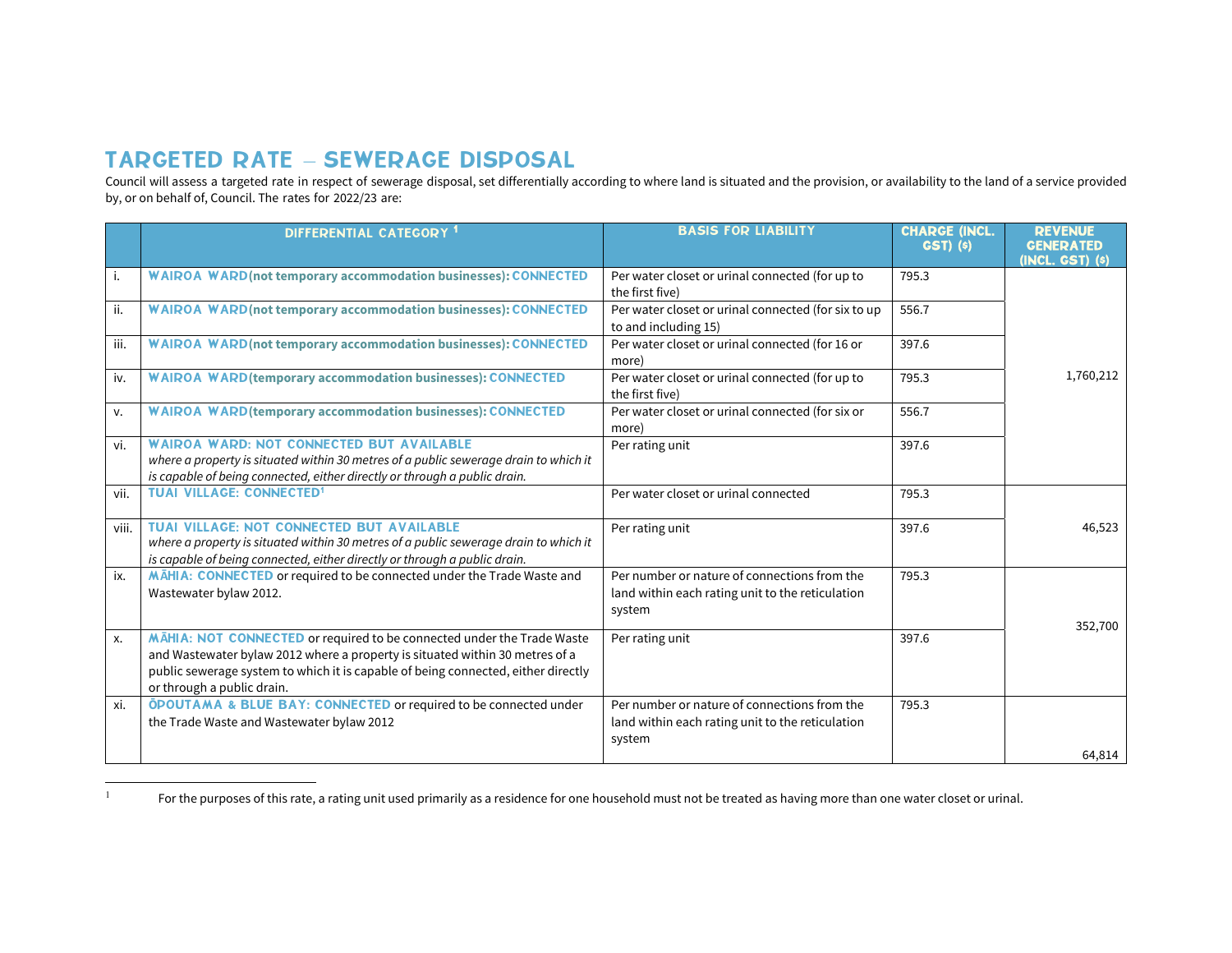|      | DIFFERENTIAL CATEGORY <sup>1</sup>                                                                                                                                                                                                                                                                 | <b>BASIS FOR LIABILITY</b>                                                                                                                                                                                                                                                   | <b>CHARGE (INCL.</b><br>GST) (s) | <b><i><u>DEVENUE</u></i></b><br><b>GENERATED</b><br>(INCL. GST) (s) |
|------|----------------------------------------------------------------------------------------------------------------------------------------------------------------------------------------------------------------------------------------------------------------------------------------------------|------------------------------------------------------------------------------------------------------------------------------------------------------------------------------------------------------------------------------------------------------------------------------|----------------------------------|---------------------------------------------------------------------|
| xii. | <b>OPOUTAMA &amp; BLUE BAY: NOT CONNECTED or required to be connected</b><br>under the Trade Waste and Wastewater bylaw 2012 where a property is situated<br>within 30 metres of a public sewerage system to which it is capable of being<br>connected, either directly or through a public drain. | Per rating unit                                                                                                                                                                                                                                                              | 397.6                            |                                                                     |
| xi.  | <b>RURAL WASTEWATER: all land that is not connected or able to connect to</b><br>Council wastewater reticulation, but to which a council operated wastewater<br>treatment facility is available. This rate funds the treatment of wastewater from<br>septic tanks.                                 | Per separately used inhabited part of a rating<br>unit described as 'Flat, Dwelling, Bach, Cottage,<br>Cafeteria, Accommodation, Building, Cabin,<br>Camping Ground, Tavern, Hall, Office, Hotel,<br>Sleepout, Orchard or Shop' in Council's Rating<br>Information Database. | 68.9                             | 133,411                                                             |

The sewerage disposal targeted rate will raise \$2,357,660 (including GST) in the year ending 30 June 2022 [2021: \$1,934,707]. These amounts represent 90% of the total amount for the Wastewater activity to be funded by rates. The remaining 10% is allocated to the General Rate, assessed by Capital Value. This allocation reflects that while there is primarily a private benefit derived from this activity, there is benefit to the whole community in ensuring wastewater is managed safely throughout the district.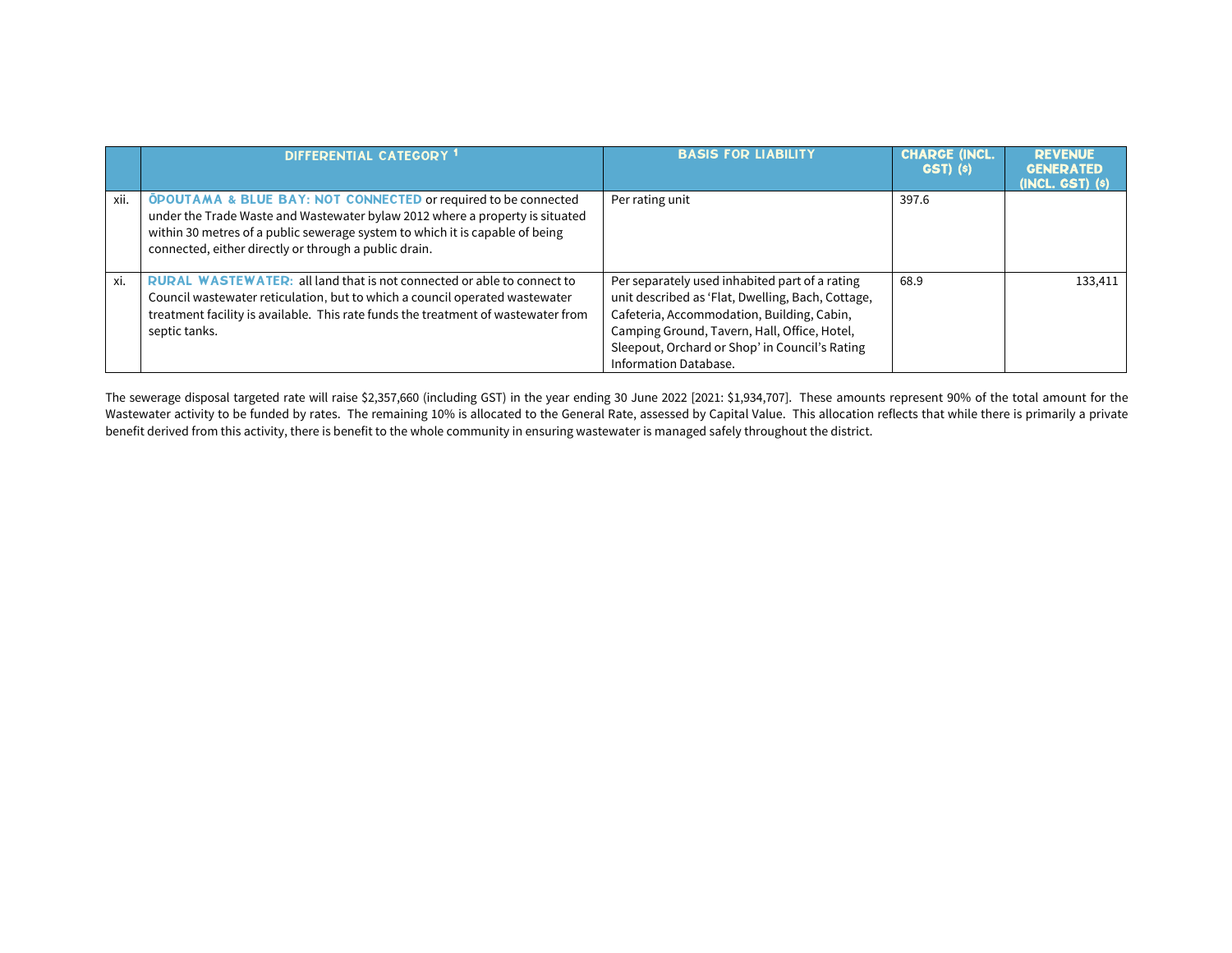# TARGETED RATE – WASTEWATER SCHEMES

Council will assess a targeted rate pursuant to the provision or availability to the land of a service provided by, or on behalf of, the local authority by the Māhia and Ōpoutama wastewater schemes. The rates for 2022/2023 are:

|       | <b>DIFFERENTIAL CATEGORY</b>                                                   | <b>BASIS FOR LIABILITY</b>         | <b>REVENUE GENER/</b><br>$(INCL, GST)$ $(s)$ |
|-------|--------------------------------------------------------------------------------|------------------------------------|----------------------------------------------|
| Ι.    | MAHIA WASTEWATER SCHEME connected and elected to participate in the capital    | The extent of provision of the     | 4.817                                        |
|       | repayment and finance costs associated with the scheme over 10 years.          | services provided by the Māhia     |                                              |
|       | In accordance with the Capital Funding Plan.                                   | Wastewater Scheme including the    |                                              |
| iii.  | MĀHIA WASTEWATER SCHEME connected and elected to participate in the capital    | infrastructure, costs connection   | 84,366                                       |
|       | repayment and finance costs associated with the scheme over 20 years.          | costs (if any), and finance costs, |                                              |
|       | In accordance with the Capital Funding Plan.                                   | relating to that property.         |                                              |
| iv.   | MAHIA WASTEWATER SCHEME connected and elected to participate in the capital    |                                    | 4.572                                        |
|       | repayment and finance costs associated with the scheme over 30 years.          |                                    |                                              |
|       | In accordance with the Capital Funding Plan.                                   |                                    |                                              |
| v.    | OPOUTAMA WASTEWATER SCHEME connected and elected to participate in the capital | The extent of provision of the     | 4.054                                        |
|       | repayment and finance costs associated with the scheme over 10 years.          | services provided by the Opoutama  |                                              |
|       | In accordance with the Capital Funding Plan.                                   | Wastewater Scheme including the    |                                              |
| vii.  | OPOUTAMA WASTEWATER SCHEME connected and elected to participate in the capital | infrastructure costs, connection   | 11,455                                       |
|       | repayment and finance costs associated with the scheme over 20 years.          | costs (if any), and finance costs, |                                              |
|       | In accordance with the Capital Funding Plan.                                   | relating to that property.         |                                              |
| viii. | OPOUTAMA WASTEWATER SCHEME connected and elected to participate in the capital |                                    | 3.092                                        |
|       | repayment and finance costs associated with the scheme over 30 years.          |                                    |                                              |
|       | In accordance with the Capital Funding Plan.                                   |                                    |                                              |

The Council will accept lump sum payments in respect of this rate. Payments must be received by 31 March in the year before the rates are assessed.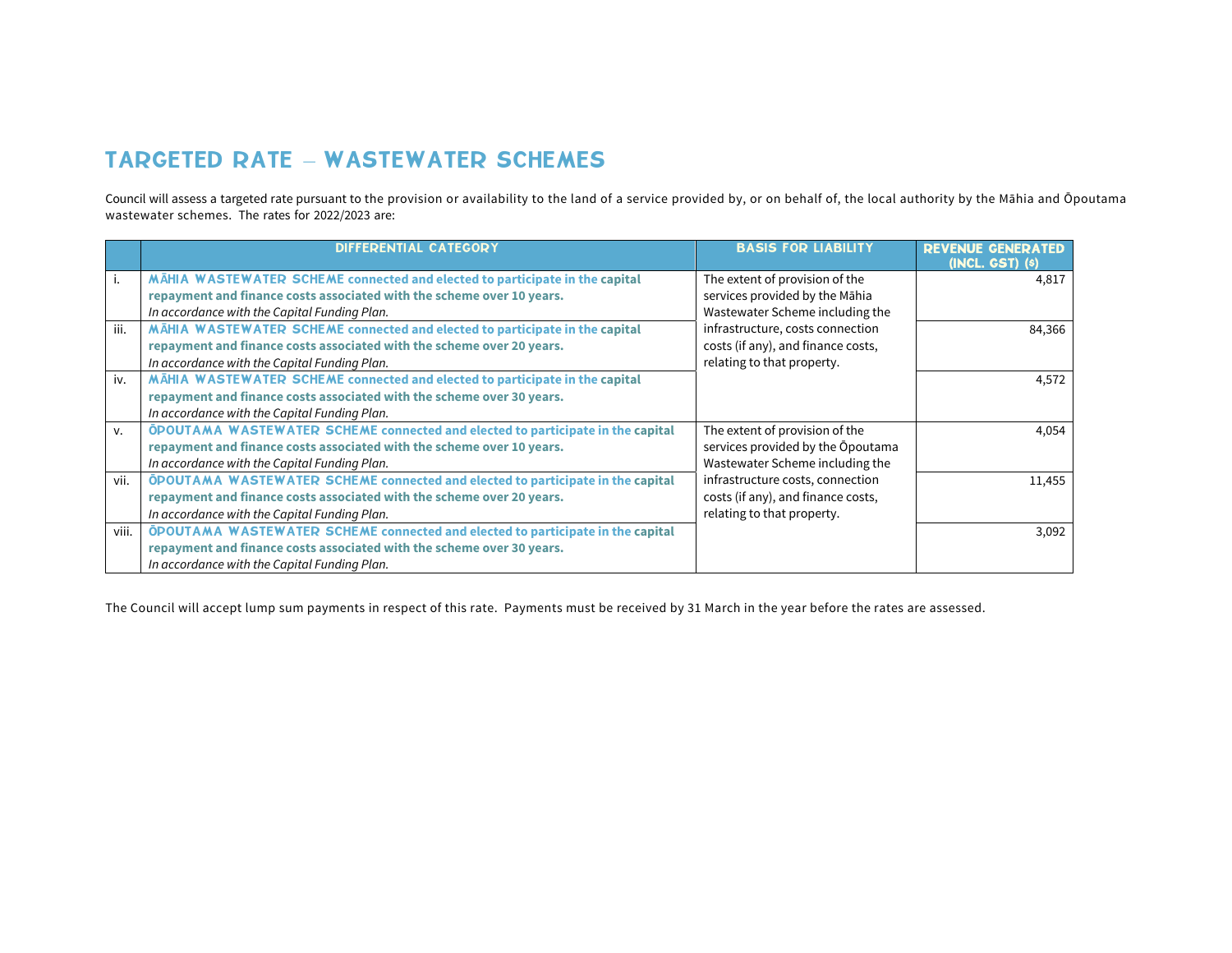# TARGETED RATE – WASTE MANAGEMENT

Council will assess a targeted rate in respect of waste management, set differentially according to where land is situated and the provision, or availability to the land of a service provided by, or on behalf of, Council. The rate is set as a fixed amount per separately used or inhabited part of a rating unit in the Wairoa Township Area and the Wairoa Rural Area. The rates for 2022/2023 are:

|     | <b>DIFFERENTIAL CATEGORY</b> | <b>BASIS FOR LIABILITY</b>                                | <b>CHARGE</b><br>(INCL. GST) | <b>REVENUE GENERATED</b><br>(INCL. GST) (s) |
|-----|------------------------------|-----------------------------------------------------------|------------------------------|---------------------------------------------|
|     | WAIROA TOWNSHIP AREA         | Per separately used or inhabited<br>part of a rating unit | 265.7                        | 515,902                                     |
| ji. | <b>RURAL AREAS</b>           | Per separately used or inhabited<br>part of a rating unit | 217.1                        | 712.437                                     |

The waste management targeted rate will raise \$1,228,339 (incl. GST) the year ending 30 June 2023 [2022: \$1,164,361]. The waste management rate will be used to fund the waste management activity. These amounts represent 90% of the total amount for the Waste Management activity to be funded by rates. The remaining 10% is allocated to the General Rate, assessed by Capital Value. This allocation reflects that while there is primarily a private benefit derived from this activity, there is benefit to the whole community in ensuring rubbish is managed safely throughout the district.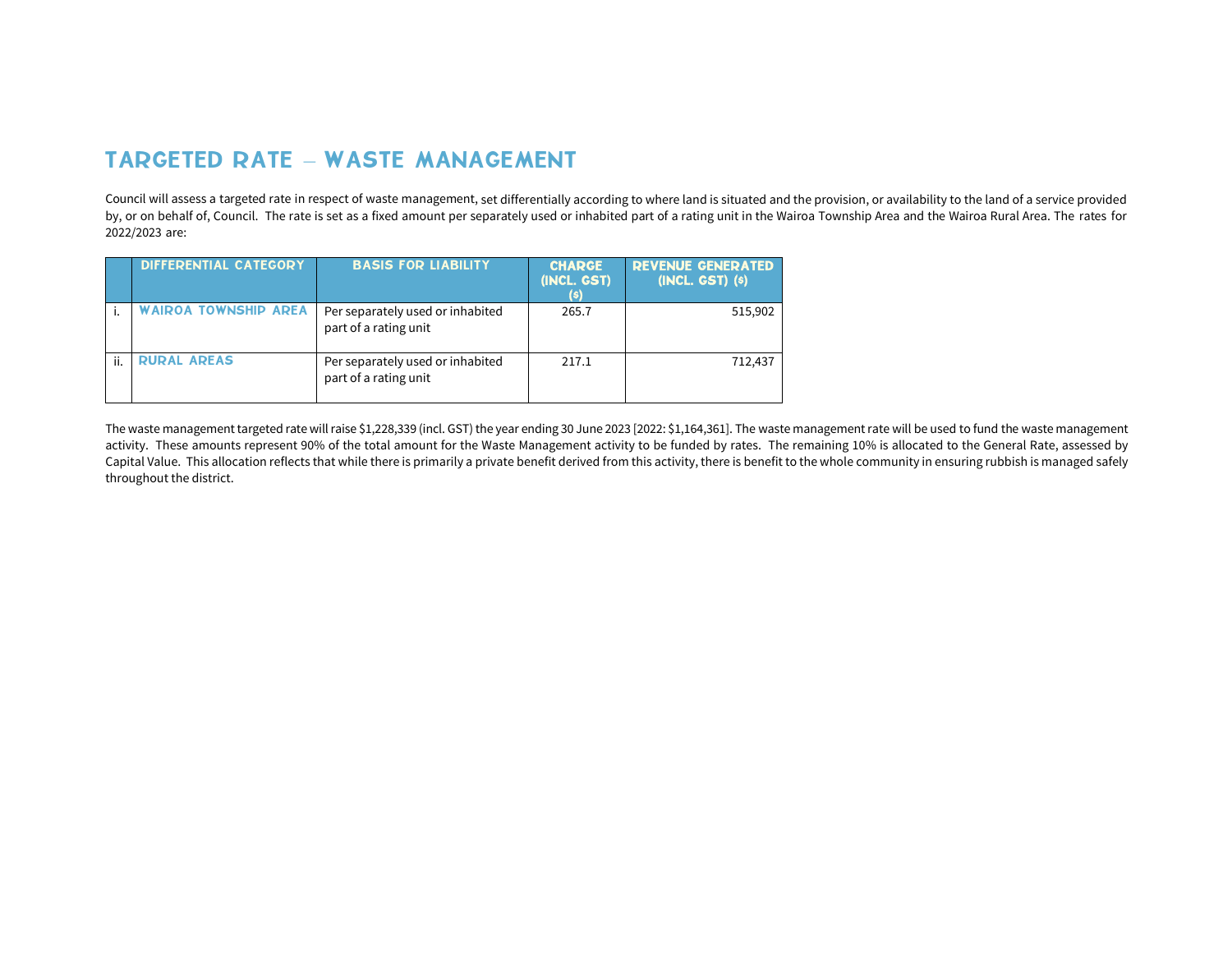# TARGETED RATE – DRAINAGE

Council will assess a targeted rate in respect of drainage set differentially according to where land is situated and the provision, or availability to the land of a service provided by, or on behalf of, Council. The rate is set as a fixed amount per separately used or inhabited part of a rating unit in the Wairoa Urban and the Māhia Township Areas. The rates for 2022/2023 are:

|     | <b>DIFFERENTIAL CATEGORY</b> | <b>BASIS FOR LIABILITY</b>                                | <b>CHARGE</b><br>(INCL. GST)<br>(s) | <b>REVENUE</b><br><b>GENERATED</b><br>(INCL. GST) (\$) |
|-----|------------------------------|-----------------------------------------------------------|-------------------------------------|--------------------------------------------------------|
|     | <b>WAIROA URBAN AREA</b>     | Per separately used or inhabited<br>part of a rating unit | 151.2                               | 275,783                                                |
| ii. | <b>MĀHIA TOWNSHIP AREA</b>   | Per separately used or inhabited<br>part of a rating unit | 102.1                               | 48,668                                                 |

The drainage targeted rate will raise \$324,450 (including GST) in the year ending 30 June 2023 [2022: \$424,312]. These amounts represent 90% of the total amount for the Stormwater activity to be funded by rates. The remaining 10% is allocated to the General Rate, assessed by Capital Value. This allocation reflects that while there is primarily a private benefit derived from this activity, there is benefit to the whole community in ensuring stormwater is managed safely throughout the district.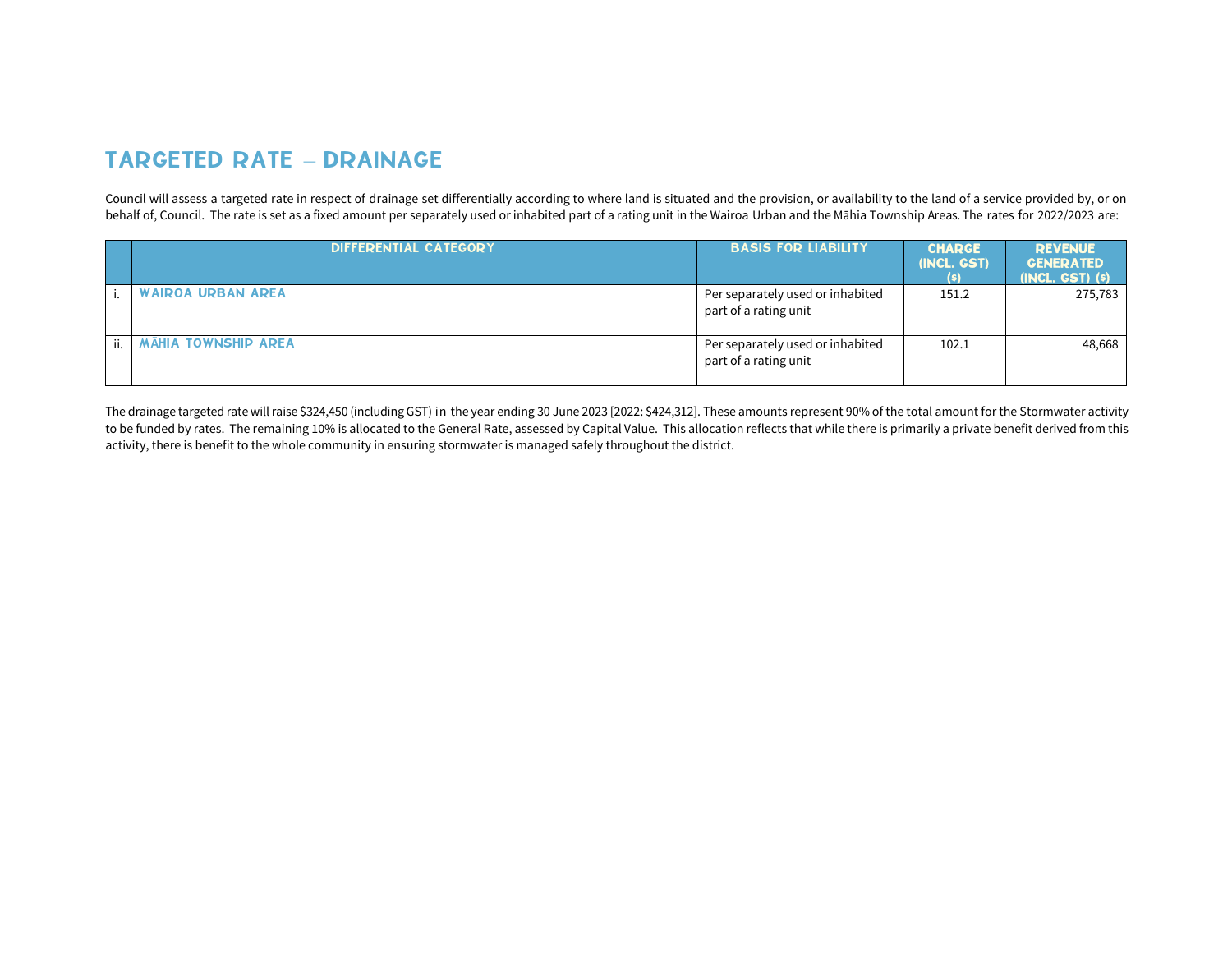### DEFINITION OF SEPARATELY USED OR INHABITED PART OF A RATING UNIT

A fixed amount charged to each separately used or inhabited part of a rating unit.

#### DEFINITION OF A SEPARATELY USED OR INHABITED PART OF A RATING UNIT

A separately used or inhabited part of a rating unit (**SUIP**) includes any part of a rating unit used for a different purpose or inhabited by any person, other than the ratepayer or member of the ratepayer's household, having a right to use or inhabit that portion by virtue of a tenancy, lease, licence or other agreement.

Interpretation rules that form part of the definition of 'separately used or inhabited part':

- A. Each separate shop or business activity on a rating unit is a separate use. (See Guidance Note 1.)
- B. Each dwelling, flat, or additional rentable unit (attached or not attached) on a residential property which is let (or capable of being let) for a substantial part of the year to persons other than immediate family members is a separately inhabited part of a property. (See Guidance Note 2.)
- C. Each residential rating unit which has, in addition to a family dwelling unit, one or more non-residential uses (i.e. home occupation units) will be considered a SUIP. (See Guidance Note 3.)
- D. Each non-residential activity which has, in addition to its business or commercial function, co-sited residential units which are not a prerequisite part of the business or commercial function, will be considered a SUIP. (See Guidance Note 4.)
- E. Individually tenanted flats, including retirement units, apartments and town houses (attached or not attached) or multiple dwellings on Māori freehold land are SUIPs. (See Guidance Note 5.)
- F. Each title on a multiple-managed forestry holding (that is, where the forest is broken into several individual small titles) is a separately used part except when one or more titles are adjacent and under the same ownership, in which case the rules of contiguity apply.
- G. Each block of land for which a separate title has been issued is liable to pay a UAGC, even if that land is vacant. NOTE: Two or more adjacent blocks of vacant land are not eligible for remission under "contiguity" (S.20 of LG(R)A 02) because they are not "used for the same purpose" (i.e. they are not used at all).
- H. Each dwelling, flat, or additional rentable unit (attached or not attached) on a pastoral, horticultural or forestry property which is let (or capable of being let) for a substantial part of the year to persons other than immediate family members is a separately inhabited part of a property. (See Guidance Note 6.)
- I. A substantial part of the year is considered to be three months or more (this total period may be fragmented, and may occur at any part of the rating year).
- J. Each dwelling on a lifestyle block whether tenanted or not is considered a SUIP.

#### GUIDANCE NOTES

The following notes are not rules, but are intended to aid officers in the interpretation of the rules.

#### **1. Commercial Properties**

- . A single building on one title with 24 separate 'shops' would have 24 SUIPs.
- ۰ A motel with an attached dwelling would have one SUIP. This is because the attached dwelling is essential to the running of the motel. This is similar to a pastoral property with one dwelling (See rule D above)
- . A motel with an attached restaurant which is available to the wider public has two separately used parts and would have two SUIPs. Likewise, a motel with an attached conference facility would have an additional SUIP.
- . A business which makes part of its income through leasing part of its space to semipassive uses such as billboards, or money machines, is not regarded as having a SUIP.

#### **2. Residential Properties**

. Rating units containing more than one "flat" (as per the valuation record administered by Council's Valuation Service Provider, Quotable Value Limited) will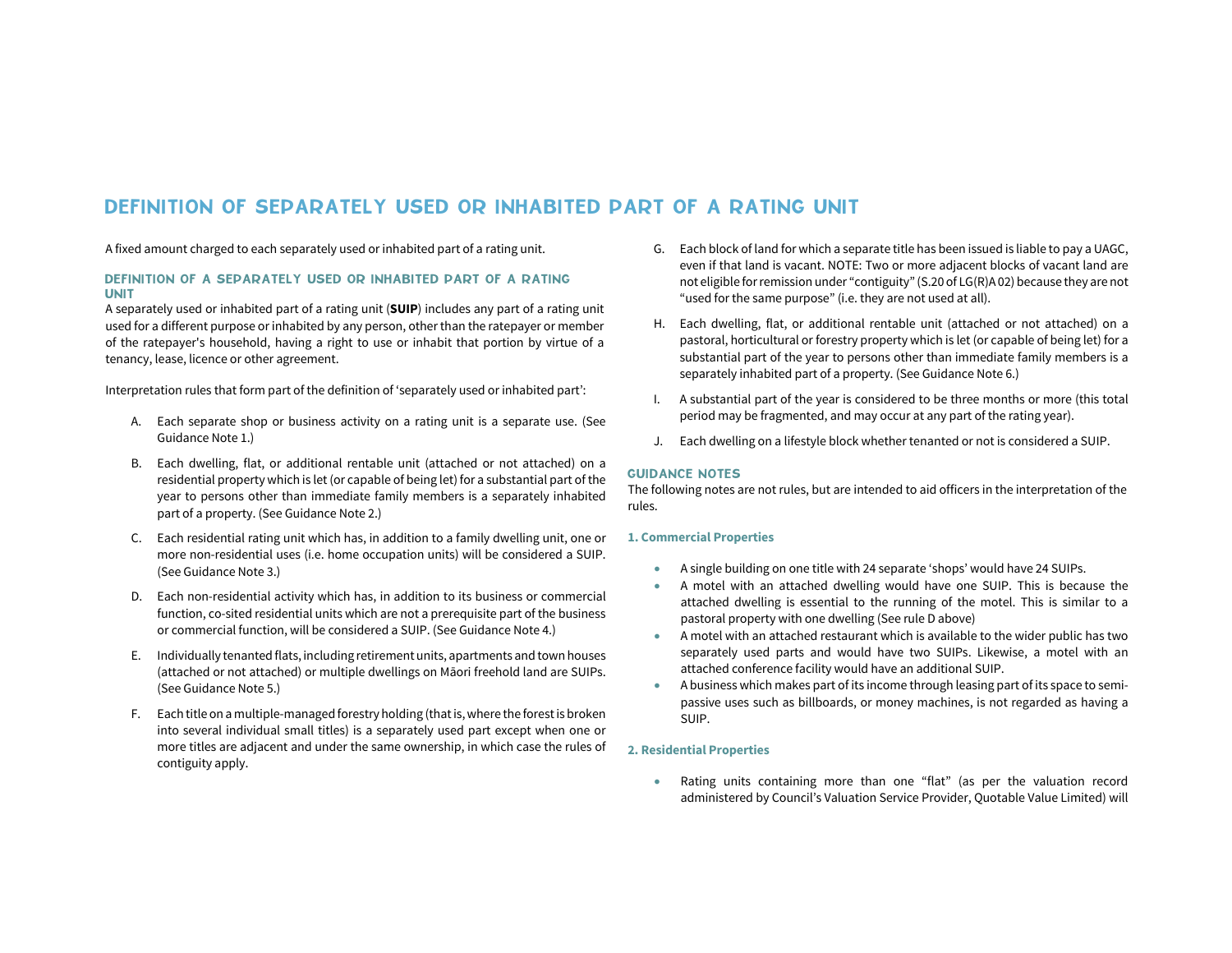in general be regarded as having more than one SUIP. Sleep-outs and granny flats will generally not be considered as additional SUIPs.

 $\bullet$  If parts of a rating unit are used only for family members or for others for very short periods, the Council will not generally regard them as SUIPs (provided proof of their use, including a signed declaration from the property owner is provided). Evidence of actively advertisement of the flats for accommodation will generally mean that the Council considers the flat is a SUIP.

#### **3. Residential with Non-Residential Part**

- $\bullet$  A residence with a separately accessible "office" (which may be used for surveyor, architect, or medical services) will be considered to have an additional SUIP. This is because it generates additional use of roads, services, planning resources and democratic processes.
- ۰ A residence with a "Home Occupation" (commonly called a "hobby business") will not generally be considered as having an additional SUIP unless the intensity of operation is high. For example, a resident who occasionally manufactures boat trailers in his garage on the weekends would not qualify, but someone who works for most of the week panel beating or painting, particularly if the activity is accompanied by advertising, would likely be considered as having an additional SUIP
- $\bullet$  . A residential property, part of which is used continually for storage of large industrial machinery, has an additional SUIP.

#### **4. Non-Residential Activity with Co-sited Dwelling**

 A fish and chip shop, with a separately used flat above which can be accessed without passing through the shop, has an additional SUIP.

- A dairy which has the operator's integral dwelling attached, would not be considered a SUIP because the home is an integral part of the operation of the dairy similar to a pastoral property or motel.
- $\bullet$  Certain Government agencies, churches, marae, and the like are automatically rate exempt (except for service charges such as water and wastewater). They may be charged rates and additional UAGCs for each separately used or inhabited part of the rating unit, however, if these organisations undertake accommodation or business activities which are not related to their core function.

#### **5. Individually Tenanted Flats**

 $\bullet$  Each flat, apartment, or retirement or disability home, and each property under a "licence to occupy", is a separately used or inhabited part of a rating unit. This is regardless of the number of people who may be living in the unit.

#### **6. Pastoral Properties**

- $\bullet$  Each dwelling, tenanted or untenanted, is a separately used or inhabited part of a rating unit.
- . Shearer's quarters that are untenanted, and used as a shearers' quarters, will not be treated as a separately used or inhabited part of a rating unit. Shearer's quarters which are tenanted will be a separately used or inhabited part of a rating unit.
- $\bullet$  A pastoral property with one dwelling would only have one SUIP. This is because the attached dwelling is essential to the running of the pastoral property.
- . Untenanted farm dwellings and cottages in addition to the main 'farm house' will be considered additional SUIPs.